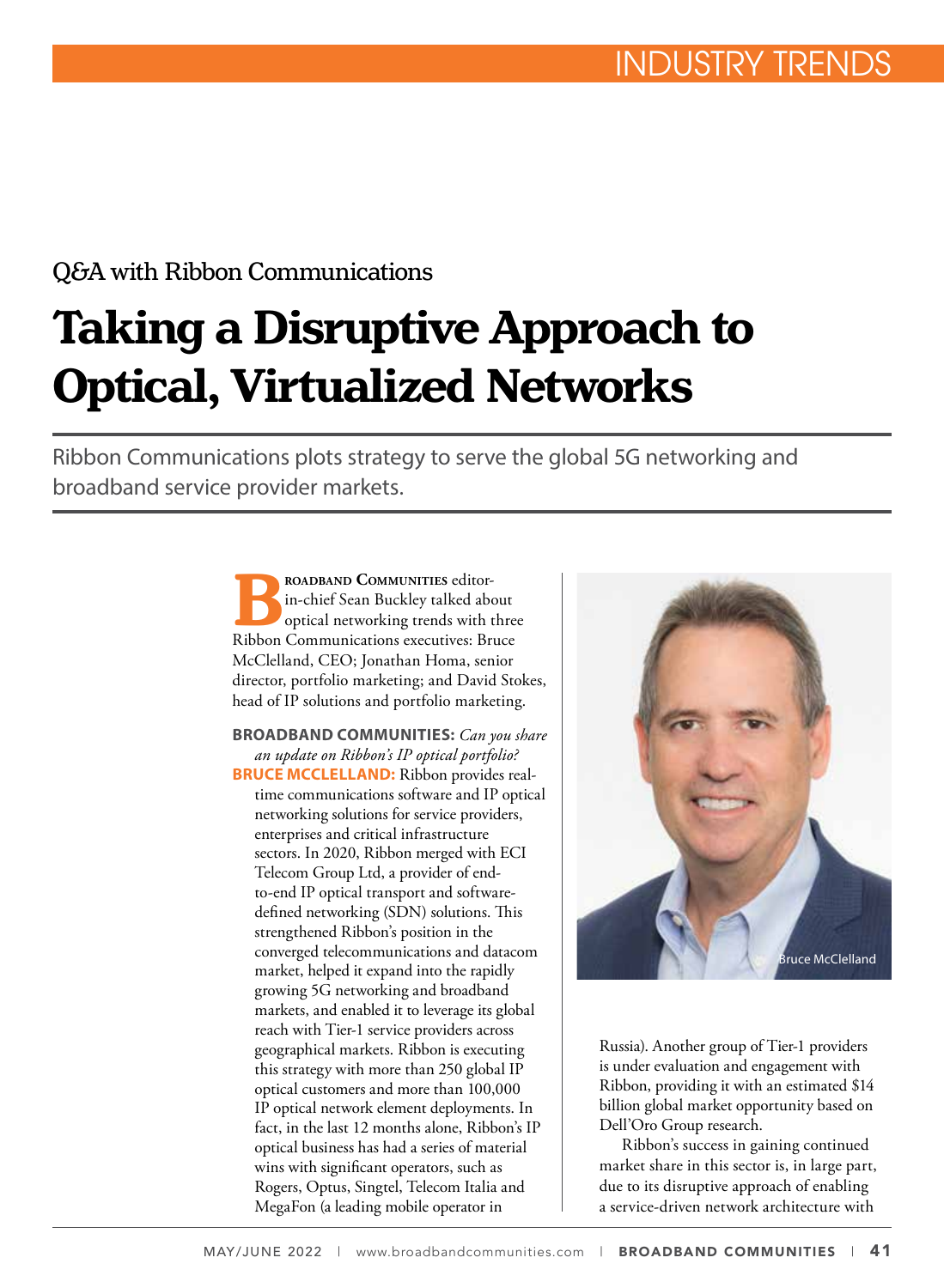### INDUSTRY TRENDS

better economics. Ribbon optimizes the network's IP and optical layers, provides a next-generation orchestration and automation control system, and tailors its solutions using its global services organization. This approach is what we call IP Wave. IP Wave combines several vital components of Ribbon's IP optical portfolio, including Neptune for open IP routing; Apollo for programmable optical networking; Muse for multilayer, multidomain control and orchestration; and global services.

#### **BBC:** *How can IP Wave help ease network transformations, lower the total cost of ownership, and increase agility with automation?*

**BM:** That's a great question. IP Wave's value proposition focuses on improving economics and increasing network and service agility. Ribbon does this by seamlessly integrating IP routing and optical networking and automating operations. A key element in this process is Ribbon's converged, multi-access edge that combines disparate networks on one platform.

Next, Ribbon turns to investment efficiency. IP Wave optimizes IP optical networks by providing fit-for-purpose solutions that scale to service and traffic needs across the network without over-engineering. In addition, Ribbon takes an open approach, ensuring no vendor lock-in, so it interoperates with and extends the use of other network solutions.

IP Wave focuses on streamlining and automating operational expenses and processes. Automation across the complete operations life cycle of design, plan, build, provision, assure and maintain helps providers launch new services and revenue streams quickly. In addition, Ribbon's continuous integration and delivery enable rapid development of customized applications, whether by Ribbon or the providers themselves.

#### **BBC:** *Can you share some use cases for the IP Wave?*

**BM:** Bharti Airtel [a leading telecom company in India] has implemented a semi-automated workflow with human oversight that dramatically reduced the provisioning time by more than 80 percent and virtually eliminated process and database errors. Canadian operator Rogers Communications implemented a future-proof optical backbone with first-to-market 400G ZR+ technology, enabling pay-as-you-grow 400G+ lanes. Colorado-based Viaero Wireless improved its economics via an integrated IP visual solution, all managed through a single pane of glass, including advanced monitoring and analytics.

#### **BBC:** *Can you identify trends, gaps or opportunities in the IP optical space?* **BM:** There are quite a few converging trends in the telecom industry and

IP optical space, forcing industrywide change. The first is 5G and fiber buildouts that drive incredible access and transport bandwidth increases.

We're also seeing demand from consumers for cloud gaming, telemedicine, remote work and other services that require deterministic network performance. It's likely this demand will only increase with more sophisticated requirements.

Another key trend is the cloud networking movement. This segment uses centralized data centers to distribute compute and storage functions across the network. Once again, this creates more-complex, highbandwidth traffic patterns. When these bandwidth-focused trends are combined with increased competition from webscale providers, independent network operators and utelcos, it's no wonder service providers are looking for ways to increase capacity and performance, improve agility, and find new revenue streams to drive profit quickly. These trends allow operators to evolve their networks, specifically

the IP optical networks, to a servicedriven approach. This solution will enable organizations to adapt rapidly and dynamically to new services created with the flexibility to support changing strategies, customers and demands without overengineering networks.

**BBC:** *A Dell'Oro Group report revealed that the optical transport equipment market declined 2 percent for 2021 due to weaker market conditions across many countries in the Asia Pacific region, including China. However, the market expanded in North America, Europe, Latin America and other areas. What's your take on the past year in optical networking trends?* 

**JONATHAN HOMA:** To a certain degree, all markets are cyclical. Without even looking into the specific factors that drove the market up or down, we can see in previous years that there's been a lot of growth in countries such as China and growth was weaker in North America. This year, North America is catching up. A host of factors contribute to these kinds of cyclic trends, from more fiber buildout – particularly in the rural markets – to a greater uptake of new wireless technologies.

Much like how the market is cyclic, trends driving capacity are also cyclic. Only a few factors drive a network's power,

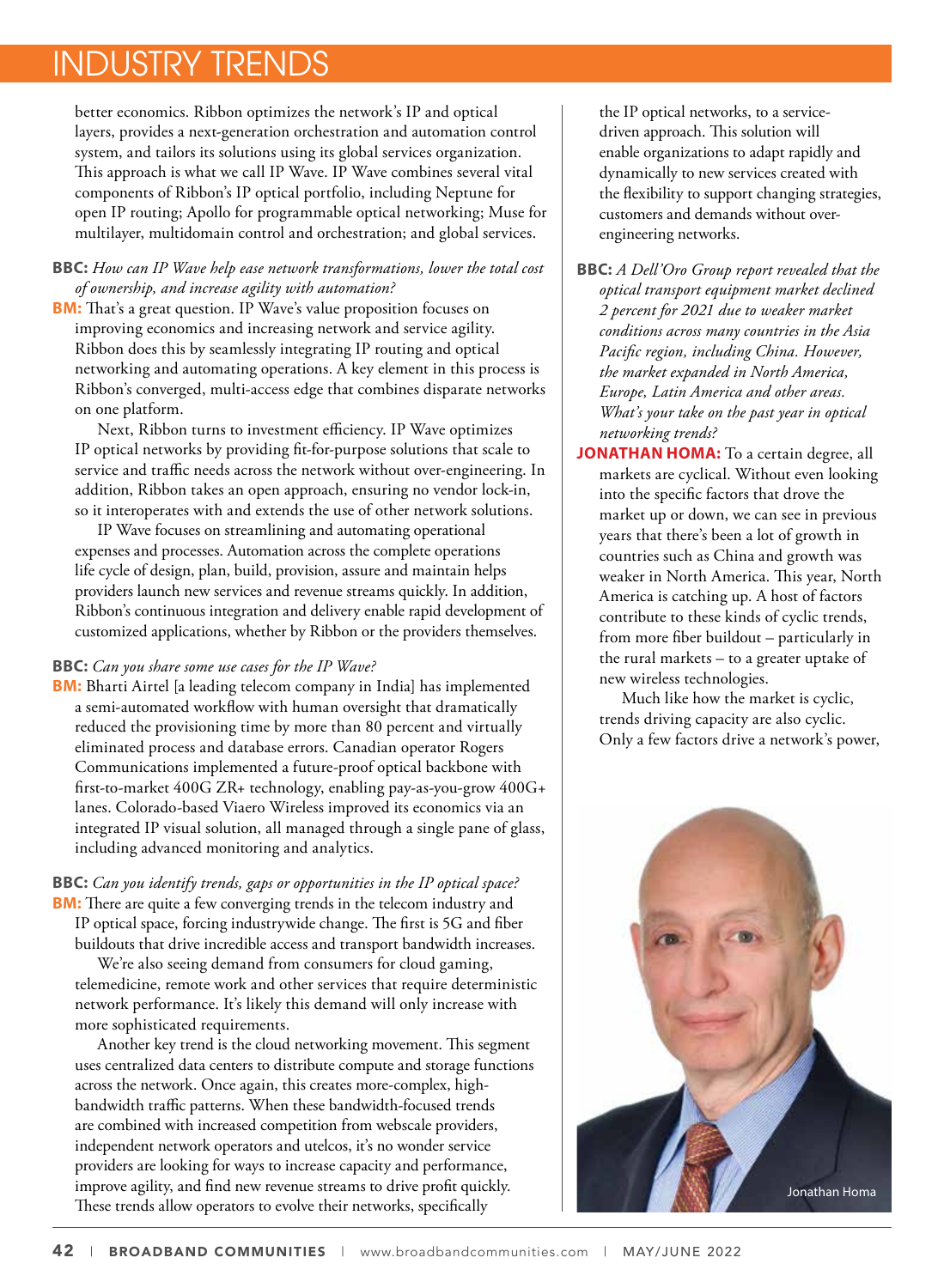which, in turn, influence the optical transport equipment market. These include mobile rollout. With 5G, there are two different network deployments – non-standalone (NSA) and standalone (SA). NSA builds 5G networks over existing 4G equipment, and SA is independent of 4G networks. As NSA using existing infrastructure starts to run out of capacity, organizations are faced with either beefing up their current networks or transitioning to SA. This requires extra power.

The shift to significantly fiberized access networks, which is occurring worldwide, is another factor driving capacity. As countries increase fiber rollouts, this increases access bandwidth, increasing the power required from the optical transport market. Finally, the evolution of cloud services is driving the amount of capacity needed to support services, which improves visual ability. The 5G cycles are different in each country, the fiber rollout cycle is different in each country, and adopting the cloud is different in each country. Where each country is on those trajectories, where they already have invested, and where they have spare capacity in the network will impact the rate at which the optical network needs to evolve.

- **BBC:** *Can you talk about what you're seeing in North America and other regions of growth?*
- **JH:** Part of the growth of the optical transport equipment market is due to a growing number of operators who want to take advantage of innovations in optical technology. If you ask communications service providers what they look for from network upgrades, the answer will usually be more capacity at lower costs. New optical technology delivers this.

One example is Canadian operator Rogers Communications, which recently deployed 400G ZR+ technology to add increased capacity across its national footprint, maximizing its wireless network's efficiency and performance. Rogers is part of a growing number of service providers pursuing optical technologies such as 400G ZR+, including operators such as Colt Technology Services and Windstream.

In addition, the North American market recovery was much more significant than most analysts had predicted. Revenues in 2021 exceeded pre-pandemic revenues. However, the North American market did contract in 2020 because of the pandemic. Taking 2020 into consideration, increased spending is primarily the result of improved confidence in consumer spending and the need to add capacity to routes experiencing higher utilization than initially predicted.

**BBC:** *What's driving the growth that Dell'Oro mentions?*  **JH:** The onset of the pandemic meant the popularity of cloud-based collaboration platforms, such as Microsoft Teams and Zoom, grew tremendously. Microsoft Teams grew from 13 million users to 250 million users in just 19 months. This transformation reshaped traffic flows

and increased capacity demands for optimal application performance. As a result, enterprises needed to modernize their communications networks to support the new level of high bandwidth requirements.

In recent years, several government initiatives have emerged to fund the reach of broadband to rural areas and network upgrades to align with the demand for more bandwidth, which we suspect is also driving this growth. According to a 2021 report from Omdia, 5G investment, cloud service growth, and demand for "infotainment-athome" are other drivers increasing demand in the optical networking market. In particular, there has been a broad uptake of video streaming, with 86 percent of households currently subscribing to one or more services.

#### **BBC:** *What is the adoption rate of 400 Gbps wavelengths?*

**JH:** Dell'Oro Group's Optical Quarterly Transport Report for the fourth quarter of 2021 reported 17 percent year-overyear growth in 400G and predicted accelerated growth of 52 percent in 2022 as a result of the mainstream adoption of 400G globally (outside of China).

#### **BBC:** *How is Ribbon helping support the growth of wavelength services?*

**JH:** Instead of providing Gigabit Ethernet (GbE) connectivity, service providers will give enterprises entire wavelengths that they can fill up as they wish. By providing whole wavelengths with very high capacities, providers help fill the need for more and more bandwidth. Ribbon offers solutions that support these wavelength services, which leverage optical transport solutions connected to enterprises so they have dedicated wavelengths to transport traffic.

#### **BBC:** *Looking beyond 400G, When will 800 Gbps shipments become material?*

**JH:** So far, 800G technology has been adopted across more than 35 countries by nearly 150 unique operators. And there's evidence that the market might jump from 400 GbE to 800 GbE, bypassing 400 GbE from a datacenter cycle. This would drive an extreme need for 800G shipments in the future, starting in about 2024 or 2025.

One significant rationale for evolving from 400G to 800G is the traffic that needs to be transported. In the past, the direct traffic being transported was 100 GbE. Those who needed to transport many hundred GbE interfaces off routers put them together into a higher transport channel. Depending on multiple factors, these went in increments of 100G (e.g., 200G, 300G, 400G, etc.). In today's post-pandemic world, bandwidth-hungry applications, such as video, are used everywhere, and 5G mobile, VR and AR traffic is on the horizon. These bandwidths will quickly become inadequate. Compared with 400G, 800G means twice the bandwidth and doubles the maximum amount of data transmitted in a given amount of time.

Ribbon will start supplying the second generation of 800G performance-optimized solutions that maximize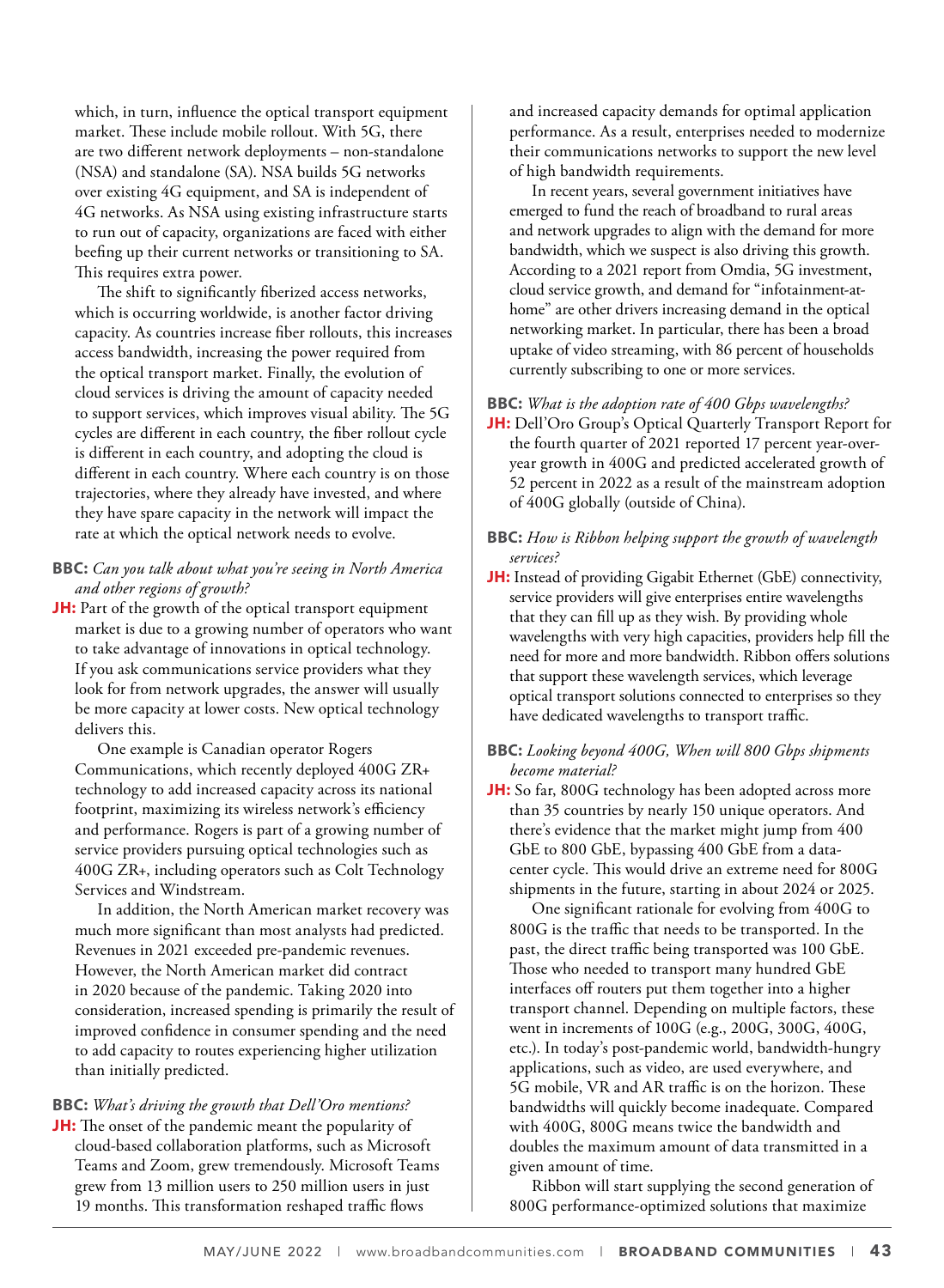### INDUSTRY TRENDS

channel capacity and reach any fiber condition by this year. Ribbon is also going to transfer this 800G transport to powercost optimized solutions in early 2024, which will support 800G more economically than the proprietary technologies solutions are based on today.

**BBC:** *5G is a service that will require a lot of fiber to deliver. How do you see the 5G opportunity playing out for Ribbon?* 

**DAVID STOKES:** Ribbon has an exceptional portfolio to take more than its fair share of the market as 5G grows. We are focused on creating a flexible transport environment that allows us to work very well in 5G across the IP and optical layers of networks.

5G will probably require more capacity, but it will provide power to more places. Because of this, wholesaling 5G to the network will be an immense opportunity, but there will also be a lot of private networks looking to use 5G using open radio access network (O-RAN) technology. Ribbon is well placed as a RAN-neutral vendor, which allows us to play into an O-RAN environment in wholesale and private network environments.

In the last few months, we've seen lots of wins in various areas because Ribbon has a transport network well suited to meet the needs of 5G and the capabilities to support IP and optical networks seamlessly.



One such win is Viaero Wireless and Viaero Fiber Networks. They use Ribbon's comprehensive suite of integrated IP and dense wavelength division multiplexing (DWDM) solutions to increase their network capacity and expand offerings and services dramatically.

#### **BBC:** *How ample is the cloud networking opportunity?*

**DS:** There are two things to consider when talking about cloud networking. One is networking between the large, cloud-scale providers: Google, Facebook, Amazon and Microsoft. This is a market that's continuing to grow. The other is enterprises themselves. In this instance, an increasing

number of enterprises are working with the cloud – almost 70 percent of companies have advanced their cloud migration over the past year. Most enterprises no longer support their own in-house IT operations. Instead, they outsource their IT operations to be housed in

data centers. This is usually a hybrid model between private data centers and public data centers from cloud-scale providers. Enterprises need increased connectivity from their corporate sites to the data centers. They fulfill this through private optical networks or by leasing managed bandwidth services from service providers.

Ribbon sells private optical network solutions and visual transport offerings, which service providers use to extend connectivity to the cloud to enterprises. This is an area where we have had increased wins. For example, Telehouse, a leading European co-location data center provider, leveraged Ribbon's optical transport technology to deliver secure connectivity between its data centers and the enterprises it serves. Looking at the networking opportunity, this is a critical area, along with 5G and fiber buildouts, driving increased traffic that Ribbon's solutions are positioned to handle with unparalleled scale, performance and agility.

- **BBC:** *There's a lot of activity from several sections of the utility telcos sector including traditional large utilities, municipal utilities and electric cooperatives – building out fiber-to-the-home networks. How can Ribbon help support these builds?*
- **DS:** The major shift to remote work in the past two years has highlighted the necessity of internet access and the lack of access to high-speed broadband internet service in some parts of the U.S. – mainly rural areas. A recent FCC broadband report found that 19 million people in the U.S. still lack access to broadband internet, including approximately 14.5 million people living in rural areas.

Electric cooperatives are increasingly taking on the nontraditional role of delivering high-speed internet access and other advanced communications services to local customers and residents. They are filling a void in places where some more traditional communications service providers have deemed it too expensive to extend broadband service.

Ribbon has a longstanding and rich history with its electric and utility provider (utelco) customers. For decades, Ribbon has serviced and supported its customers' voice networks and it can now provide them with best-in-class solutions so they can build out IP and optical data networks that will bring high-speed broadband services to Americans, regardless of where they live.

Over the past year alone, Ribbon has worked with providers including Pineland Telephone Cooperative, Tombigbee Electric Cooperative, Eastern Slope Rural Telephone, and Dakota Central to upgrade their IP and optical networks, allowing them to deliver more services with increased network capacity and faster broadband speeds.

Ribbon's market-leading technology enables customers such as Georgia Transmission and Tombigbee to quickly scale their networks to